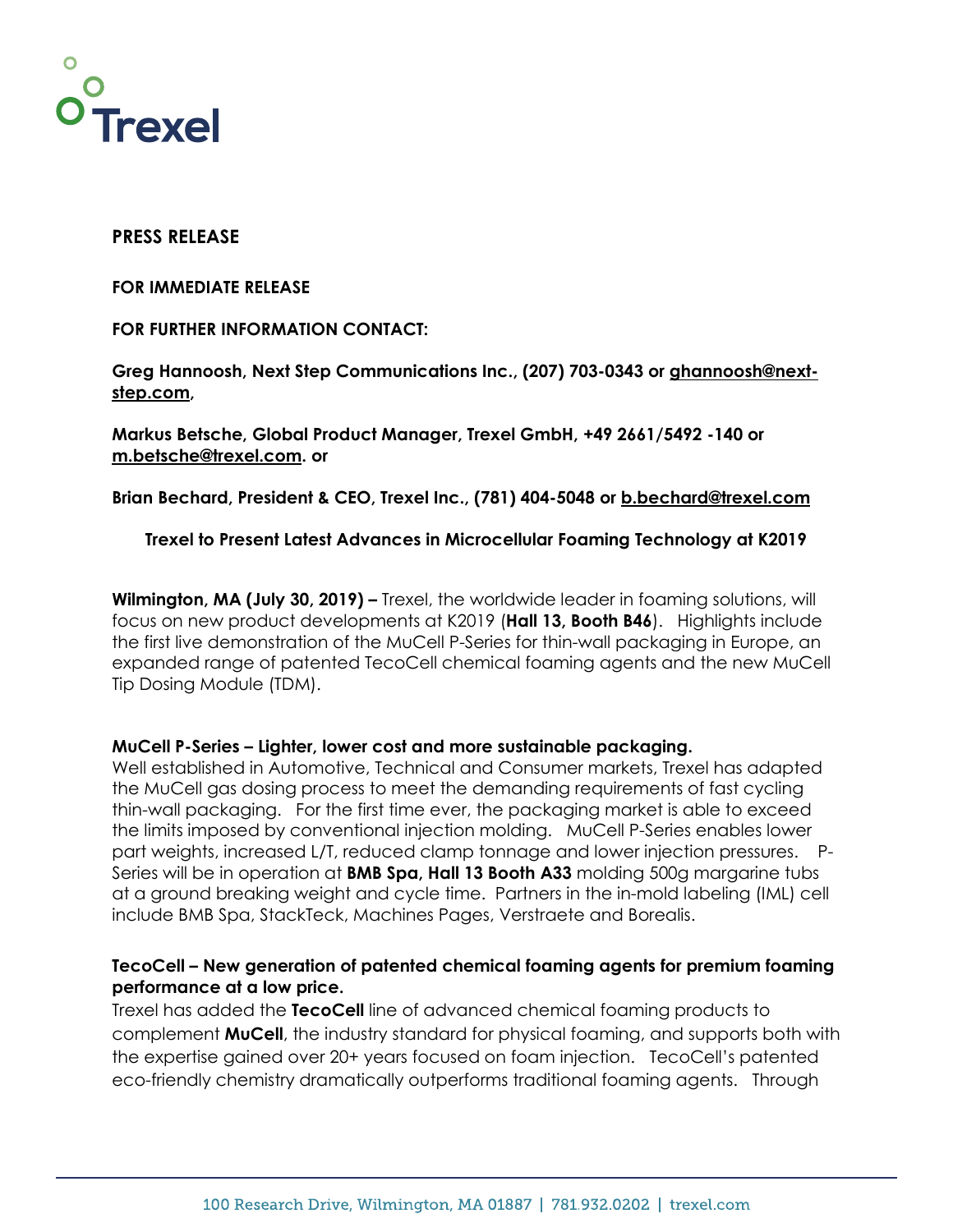

the exclusive use of nano-sized (<=0.08 micron) CaCO3 particles, TecoCell produces the smallest cell size and highest quality surface appearance achievable through chemical agents. An expanded range of TecoCell products will be showcased at K2019 in Trexel booth, Hall 13 Booth B46.

# **MuCell Tip Dosing Module (TDM) – The evolution of MuCell physical foaming.**

Trexel's latest development raises the standard for MuCell performance, ease of integration and affordability. The breakthrough design is gentle on fiber filled resins, provides greater output and requires less space compared to traditional MuCell screw designs. The smaller footprint allows for the option to bolt the TDM onto an existing barrel in place of the endcap to easily upgrade an existing injection molding machine with MuCell.